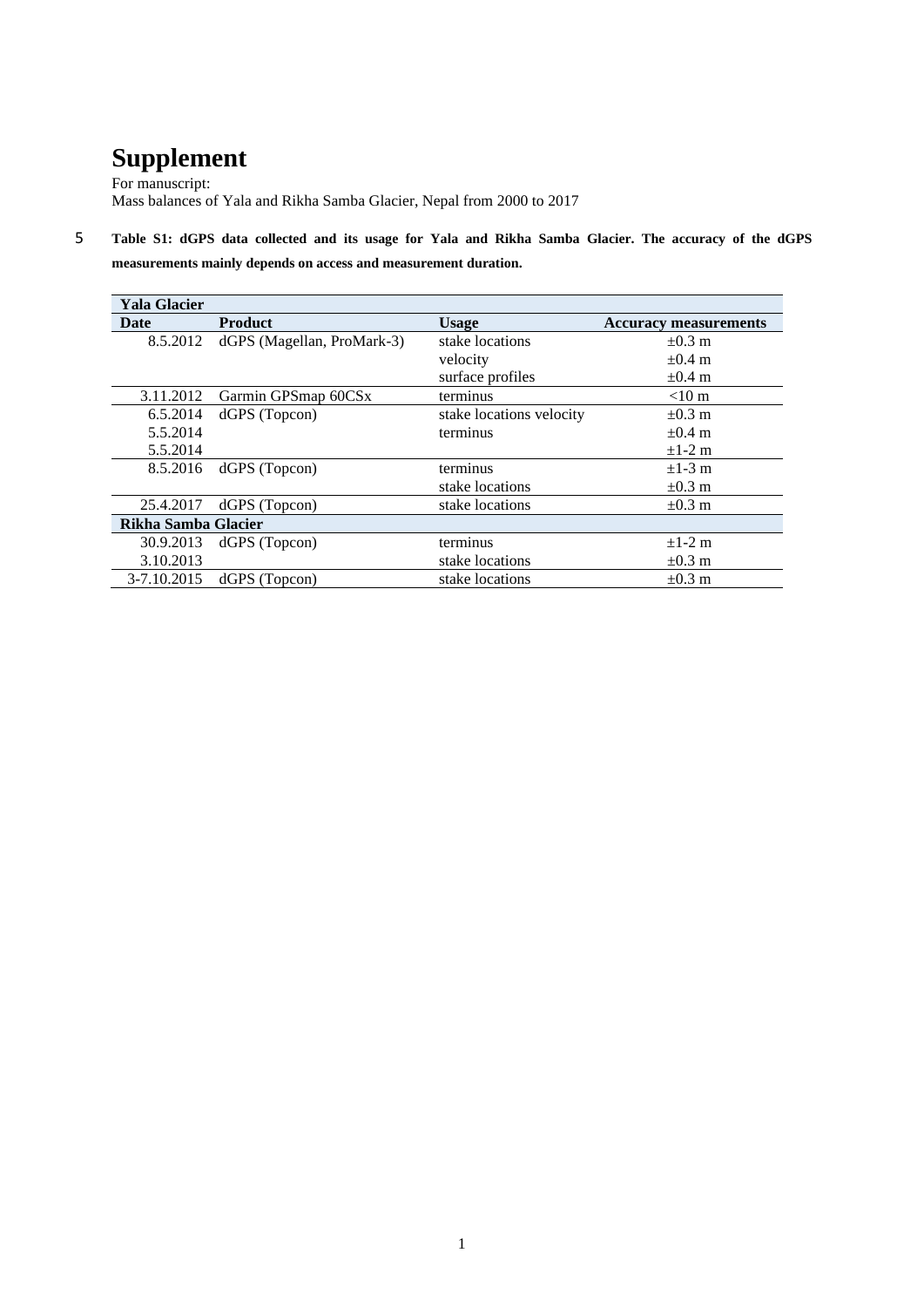**Table S2: Maps and data sources evaluated for glacier surface and area change analysis for Yala Glacier. The estimated accuracy of topographic map is based on map scale (e.g. in 1:50,000 map = 50m).**

| <b>Publishing</b> | <b>Name</b>                                           | <b>Map ID</b>                  | <b>Scale</b> | <b>Accuracy</b>                                                               | Map source                                                   | <b>Reference</b>                            | <b>Usage</b>                                                                        |
|-------------------|-------------------------------------------------------|--------------------------------|--------------|-------------------------------------------------------------------------------|--------------------------------------------------------------|---------------------------------------------|-------------------------------------------------------------------------------------|
| year              |                                                       |                                |              |                                                                               |                                                              |                                             |                                                                                     |
| 1965              | Survey of India<br>Map                                | 71 H/12                        | 1:63,360     | $\pm 48 - 63$ m<br>(estimated)                                                | Aerial photos 1957/58,<br>field surveys;<br>scanned map      | Survey of India                             | Problems with<br>transformation and scale, not<br>used                              |
| 1990              | Schneider Map /<br><b>Austrian Alpine</b><br>Club Map | Langthang<br>Himal Ost<br>0/11 | 1:50,000     | $\pm 40 - 50$ m<br>(estimated)                                                | Aerial photos 1970/71,<br>field surveys;<br>scanned map      | Kostka et al., 1990                         | Transformation problem, not<br>used                                                 |
| 1984              | GEN map                                               | Yala<br>Glacier                | 1:5,000      | $XY: \pm 4 - 5$ m<br>$Z: \pm 0.45$ m<br>(estimated),<br>terminus $\sim$ 2-3 m | Ground photogrammetry,<br>field surveys 1981;<br>scanned map | Yokoyama, 1984,<br>provided by K.<br>Fujita | Terminus; for area and<br>surface change not used due<br>to transformation problems |
| 1995              | Nepal<br>Topographic Map/<br>Finn Map                 | 2885-15                        | 1:50,000     | $>10$ m (estimated)                                                           | Aerial photo 1992, field<br>surveys;<br>vector map           |                                             | Transformation problems,<br>not used                                                |
| 2014              | ICIMOD glacier<br>inventory                           | Yala<br>Glacier                | ~1:50,000    | $\pm 30$ m, terminus and<br>outline $\pm 15$ m                                | Landsat 7 ETM+,<br>vector map                                | Bajracharya et al.<br>2014                  | Terminus<br>Glacier outlines modified                                               |

10